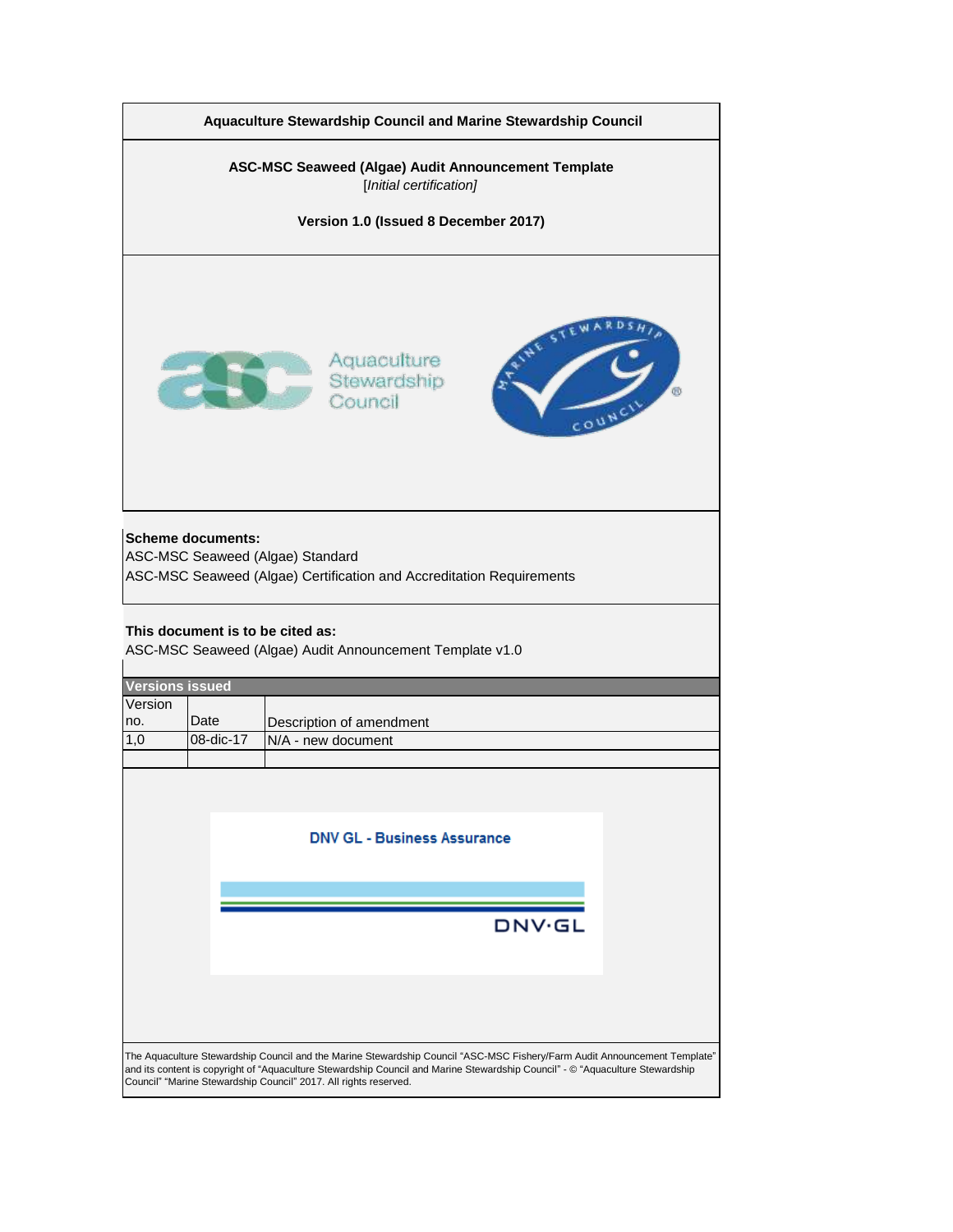# **Instructions for using the ASC-MSC Seaweed (Algae) Audit Announcement Template**

This template details the information required from conformity assessment bodies (CABs) when formally

- 1. Completed client document checklist, and
- 2. Pre-audit report (if one exists and was written by the CAB doing full audit).

Please complete all unshaded fields. Where instructions are included in brackets or *italics*, please delete

## **Corporate branding**

The production unit Audit Announcement Template may be formatted to comply with the CAB corporate i Examples of appropriate amendments are:

- a. A company header used throughout the report.
- b. A company footer replacing the current ASC-MSC footer.
- c. Inclusion of contact details for the assessment team members in relation to consultation.
- d. Deletion of the instruction tab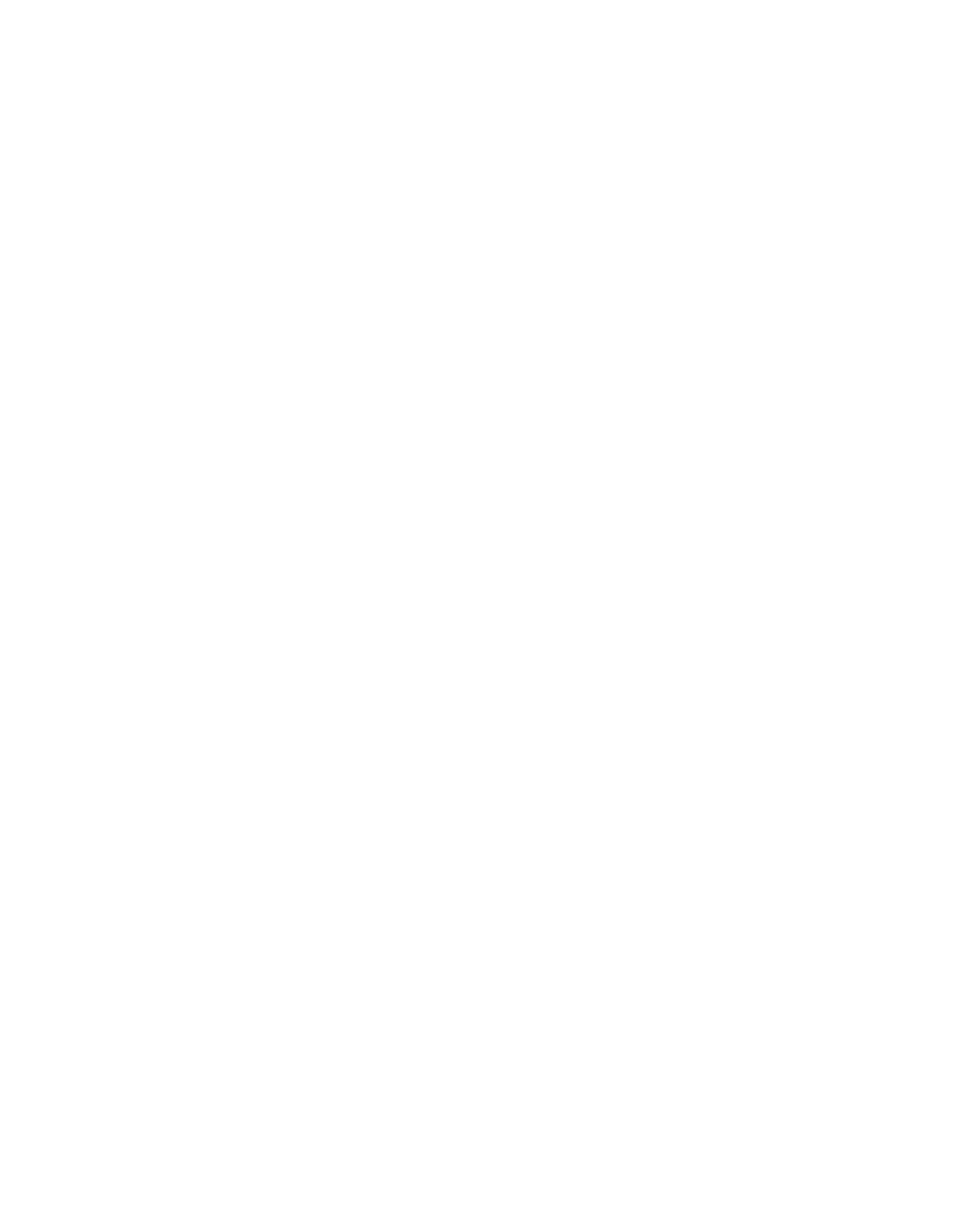**Production unit details 생산단위 세부 사항**

| 생산 단위명                                               | Name of the production unit Wando Eco-friendly Seafood Cooperative (WESC)<br>완도친환경수산물협동조합                                                                                                                                                                                                                                                                                                                                                                                                                                                                                                                                                                                                                                                                                                                                                                                                                                                                                                                                                                                                                                                   |  |  |
|------------------------------------------------------|---------------------------------------------------------------------------------------------------------------------------------------------------------------------------------------------------------------------------------------------------------------------------------------------------------------------------------------------------------------------------------------------------------------------------------------------------------------------------------------------------------------------------------------------------------------------------------------------------------------------------------------------------------------------------------------------------------------------------------------------------------------------------------------------------------------------------------------------------------------------------------------------------------------------------------------------------------------------------------------------------------------------------------------------------------------------------------------------------------------------------------------------|--|--|
| <b>Target species common</b><br>name/s 대상 종 일반명      | Kelp<br>다시마                                                                                                                                                                                                                                                                                                                                                                                                                                                                                                                                                                                                                                                                                                                                                                                                                                                                                                                                                                                                                                                                                                                                 |  |  |
| Species Latin name 학명                                | Saccharina japonica<br>사카리나 자포니카                                                                                                                                                                                                                                                                                                                                                                                                                                                                                                                                                                                                                                                                                                                                                                                                                                                                                                                                                                                                                                                                                                            |  |  |
| <b>Production system</b><br>생산시스템                    | Off-shore aquaculture / artifical seedings collected from exsisting farm / Floating rope method<br>바다 양식 / 인공 채묘에 의한 종묘 생산 / 연승수하식 양식                                                                                                                                                                                                                                                                                                                                                                                                                                                                                                                                                                                                                                                                                                                                                                                                                                                                                                                                                                                                       |  |  |
| Location of the production<br>unit 생산단위의 위치          | Production units are located in Wando-Gun, Jeollanam-do, Republic of Korea. [South Sea shore of Korean<br>Peninsula / FAO Major Fishing Areas: Pacific, NORTHWEST (Major Fishing Area 61)]<br>Farms are located in the sea around 2 islands, and primary processing places (Sun-drying, Mixing with salt) are<br>located in 2 islandscalled Sinjido(Sinji Island) and Saengildo in the South sea in Wando-Gun. See location maps<br>in the tab, 'Aquafarm Locations'<br>생산단위들은 대한민국 전라남도 완도군에 위치하고 있음.[한반도 남해안 / FAO Major Fishing Areas:<br>태평양, 북서쪽 (Major Fishing Area 61)]<br>양식장은 2개 섬 (신지도, 생일도 ) 주위 바다에, 초기 가공장은 2개 섬 (신지도, 생일도) 내에<br>위치하고 있음. 'Aquafarm Locations' 탭에 삽입된 지도 참조                                                                                                                                                                                                                                                                                                                                                                                                                                                    |  |  |
| <b>Stock Region</b><br>생태자원 위치                       | N/A<br>해당 없음                                                                                                                                                                                                                                                                                                                                                                                                                                                                                                                                                                                                                                                                                                                                                                                                                                                                                                                                                                                                                                                                                                                                |  |  |
| Receiving water body<br>수역                           | Wando-Gun Sea Area, Jellanam-Do, Republic of Korea<br>대한민국 전라남도 완도군 해역                                                                                                                                                                                                                                                                                                                                                                                                                                                                                                                                                                                                                                                                                                                                                                                                                                                                                                                                                                                                                                                                      |  |  |
| Clients part of the<br>production unit<br>생산 단위의 담당자 | Mr. Hyun Kyu Woo/Marketing Director, Wando Eco-friendly Seafood Cooperative (WESC)<br>우현규 본부장. 완도친환경수산물협동조합                                                                                                                                                                                                                                                                                                                                                                                                                                                                                                                                                                                                                                                                                                                                                                                                                                                                                                                                                                                                                                 |  |  |
| <b>Facilities</b><br>시설 현황                           | Sea : Aquaculture equipment, rope, stone anchorage, float, boat, a pumping equipment and a rubber hose for<br>washing 해양 : 양식 기자재, 로프, 무게추, 부자, 운송선, 펌프 및 고무호스<br>Land : cutter, a hot-water boiler 육자: 절단기, 보일러                                                                                                                                                                                                                                                                                                                                                                                                                                                                                                                                                                                                                                                                                                                                                                                                                                                                                                                            |  |  |
| <b>Unit of Certification (if</b><br>different)       | Wando Eco-friendly Seafood Cooperative (WESC) 완도친환경수산물협동조합<br>9, Nonggongdanji 2-gil, Wando-eup, Wando-gun, Jeollanam-do, Republic of Korea<br>대한민국 전라남도 완도군 완도읍 농공단지 2 길. 9<br>[Address for farms and primary processing place of Member Farmers] 조합원 양식장/가공장소<br>(Farm doesn't have the address but have GPS Coordinate) 양식장은 주소가 없어 GPS 좌표로 기재함<br>1) Mr. Jong-Hun CHO's Farm (34°18'15"N 126°53'12"E / 34°18'27"N 126°53'14"E) / Processing place (975, Sinji-<br>ro, Sinji-myeon, Wando-gun, Jeollanam-do, Republic of Korea) 조정훈 양식장 (34°18'15"N 126°53'12"E /<br>34°18'27"N 126°53'14"E) / 가공장 (대한민국 전라남도 완도군 신지면 신지로 975, 34°19'22.7"N<br>126°51'56.2"E)<br>2) Mr. Yo-Hwan KIM's Farm (39-1, Yongchul-gil, Saengil-myeon, Wando-gun, Jeollanam-do, Republic of Korea)<br>김요환 양식장 (대한민국 전라남도 완도군 생일면 용출길 39-1, 34°18'41.8"N 126°59'12.6"E)<br>3) Mr. Su-Han CHOI's Farm (34°19'13"N 126°57'11"E / 34°18'29"N 126°57'28"E) / Processing place (15-2,<br>Geumgok 1-gil, Saengil-myeon, Wando-gun, Jeollanam-do, Republic of Korea) 최수한 양식장 (34°19'13"N<br>126°57'11"E / 34°18'29"N 126°57'28"E ) / 가공장 ( 대한민국 전라남도 완도군 생일면 금곡1 길 15-2. |  |  |
| Harvest season 수확시기                                  | December to early July, 12 월부터 7 월 초까지                                                                                                                                                                                                                                                                                                                                                                                                                                                                                                                                                                                                                                                                                                                                                                                                                                                                                                                                                                                                                                                                                                      |  |  |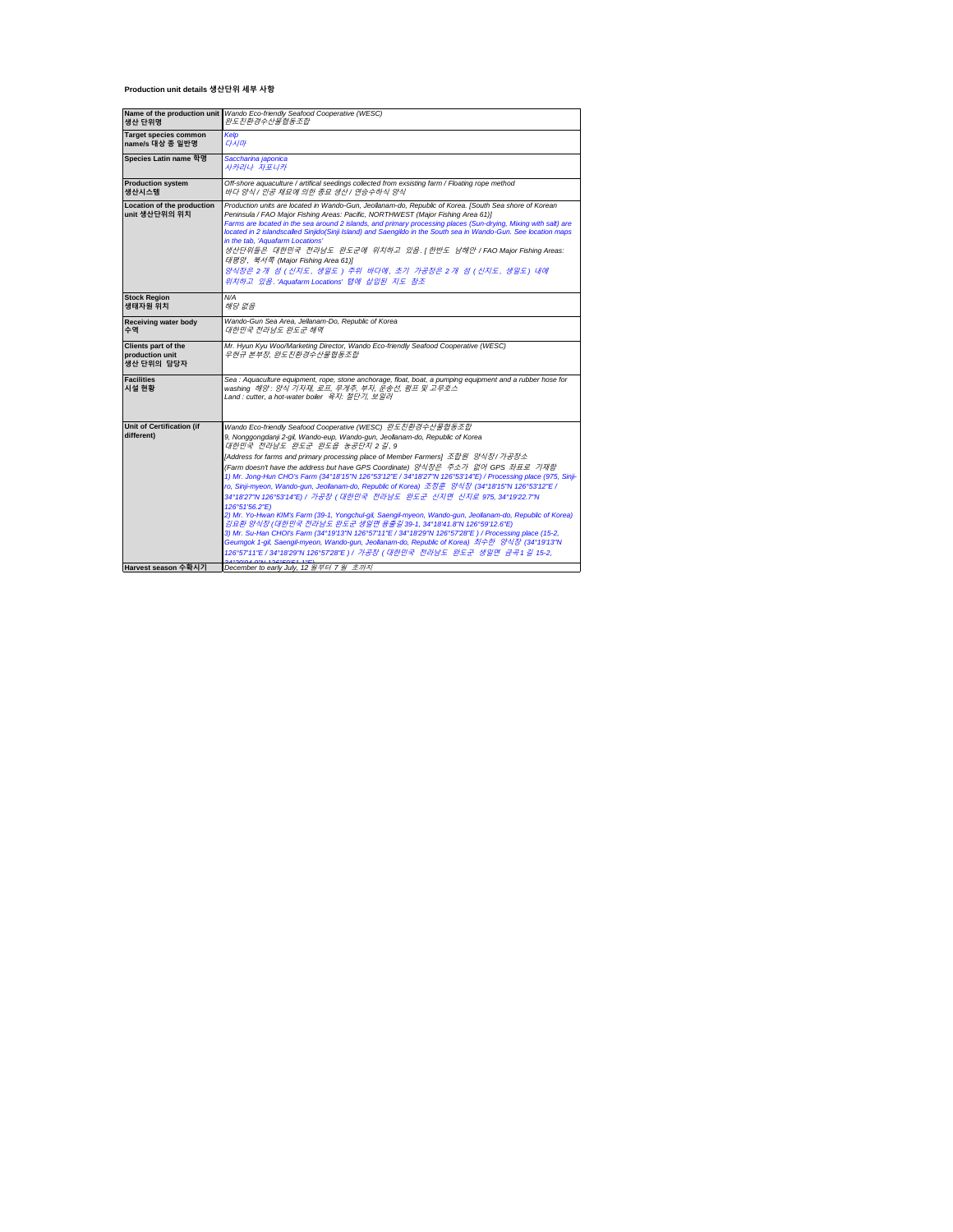| <b>Management system</b><br>경영 시스템                          | Two levels of the government, i.e. the Ministry of Maritime Affairs and Fisheries (MMAF), being the central authority, as well as<br>local governments in the province, city and district, are involved in fisheries conservation, management and development. The<br>Korean Government also introduced a fishermen-oriented co-management system for more effective implementation of<br>responsible fisheries. Under this system, an organization of fishermen, such as a fishery corporation or a group of fishermen in<br>villages set up self-regulation according to the fishery-related laws and regulations with endorsement of the local government.<br>2개 수준으 정부, 중앙 정부 수준에서의 해양수산부 그리고 지방 정부 수준에서 수산물의 보전, 관리, 개발에 관여하고 있음.<br>또한 한국정부는 어업인 중심의 공동 관리 시스템을 도입하여, 책임있는 어업의 효과적인 실행을 추구하고 있음. 이<br>시스템에서는 어민 조직, 즉 수산업 협동조합 또는 마을의 어촌계 등을 통해 수산업 관련 법률 및 지역정부의 규제 법안 등을<br>자체 준수하도록 노력하고 있음.<br>The Fisheries Act requires any person who intends to cultivate seaweeds, shellfish or other marine animals (by demarcating<br>specified waters and utilizing the bed of the waters or providing other facilities under water) to obtain a license from the local<br>government. Other categories of cultivating fisheries include mixed cultivating fisheries, cooperative cultivating fisheries and<br>village cultivating fisheries. Any license should be issued within the limits of the fishing ground utilization and development<br>plan. According to the act, MMAF shall determine, inter alia, the water depth of the fishing grounds (exclusive of water depths<br>of cooperative and village cultivating fisheries, which are to be determined by Presidential Decree), limits of fishing zones and<br>distances between fishing grounds, methods of fishing ground equipment, cultivation, catching or gathering, and matters<br>concerning cultivated products. The act prescribes the order of priority for the issuance of licenses, specifies the grounds for<br>refusal and revocation of licenses, and stipulates that licenses may be subject to restrictions or conditions if necessary, inter<br>alia, for the breeding and protection of fishery resources or any other public interest. Licenses are generally valid for a period<br>of ten years. 수산업법에 따라 해조류, 갑각류 또는 기타 해양 동물 (특정 수역의 경계를 정하고 수학을 활용하거나 수중에 다른<br>시설을 제공함)을 경작하고자하는 사람에게 지방 정부의 면허를 취득하도록 요구됨. 다른 종류의 수산 양식에는 복합 양식<br>어업, 협동 양식 어업 및 마을 양식 어업이 포함됨. 모든 면허는 어장 이용 및 개발 계획의 한계 내에서 발행되어야 함.<br>국가법률에 따라, 해양 수산부는 그 중에서도 어장 수심 (대통령령으로 정하는 협동 조합 및 마을 경작 어업의 수심을 제외한),<br>어장의 한계 및 각 어장 간의 거리, 어업장비, 양식, 어획 또는 포집 그리고 양식 수산물 관련 사항을 결정함. 이 법은 면허발급<br>우선순위 순서를 정하고, 면허거부 및 폐지의 근거를 명시하며, 면허는 수산자원이나 기타 공공의 이익을 위하여 필요한 경우<br>기간 동안 제한이나 조건의 대상이 될 수 있다고 규정하고 있다. 면허증은 일반적으로 10년 동안 유효함. |
|-------------------------------------------------------------|-------------------------------------------------------------------------------------------------------------------------------------------------------------------------------------------------------------------------------------------------------------------------------------------------------------------------------------------------------------------------------------------------------------------------------------------------------------------------------------------------------------------------------------------------------------------------------------------------------------------------------------------------------------------------------------------------------------------------------------------------------------------------------------------------------------------------------------------------------------------------------------------------------------------------------------------------------------------------------------------------------------------------------------------------------------------------------------------------------------------------------------------------------------------------------------------------------------------------------------------------------------------------------------------------------------------------------------------------------------------------------------------------------------------------------------------------------------------------------------------------------------------------------------------------------------------------------------------------------------------------------------------------------------------------------------------------------------------------------------------------------------------------------------------------------------------------------------------------------------------------------------------------------------------------------------------------------------------------------------------------------------------------------------------------------------------------------------------------------------------------------------------------------------------------------------------------------------------------------------------------------------------------------------------------------------------------------------------------------------------------------------------------------------------------------------------------------------------------------------------------------------------------------------------------------------------------------------------------------------------------------------------------------------------------------------------------------------------------------------------------------------------------------------------|
|                                                             | Acts that directly relate to fisheries licenses and permits include the Fisheries Act and the Inland Water Fisheries<br>Act. In addition, the "Fishery Management Act" for the use and management duties of the farms, the "Act on the<br>indication of the origin of agricultural and marine products" for the indication of the origin of aquaculture products,<br>the "Act on the Agricultural and Fishery Products Quality Control" For the support of fish farmers, there are<br>"Agriculture, Forestry and Fisheries Credit Guarantee Act" and "Agricultural and Fishery Accident Insurance Act".<br>어업 허가 및 허가와 직접 관련된 법안에는 수산법과 육지 수산법이 포함된다.또한, 농가의 사용 및 관리 의무에<br>관한 "어업관리법"과 수산물의 유래를 표시하는 "농수산물 및 수산물 원산지 표시에 관한 법률", 어업농의 지원을<br>위한 "농어, 수산물 품질 관리법"이 있음. 농림수산신용보증법 및 "농업 및 어업 재해보험법" 등이 있음.<br>Wando Eco-friendly Seafood Cooperative (WESC) has a governance structure. Member Assembly is the highest<br>organization from which key decisions are made. Board commitee and steering committee are two main pillars<br>supporting member assembly.<br>Operational manual for certified seaweeds aquaculture is established by steering committee. All farmers apply<br>the operational manual in their daily activities.<br>완도친환경수산물협동조합은 거버넌스구조를 가지고 있음. 조합원 총회는 최고의 거버넌스 기구이며, 중요<br>의사결정이 이루어짐. 이사회및 운영위원회는 총회를 지지하는 중요한 2개의 조직이며 상시적인 의사결정이<br>이루어짐. 인증 수산물 양식을 위한 운영 매뉴얼이 운영위원회에 의해 제정되었고, 모든 양식장에서는 매뉴얼을<br>적용해서 업무를 수행하고 있음.<br>The cooperative has established procedures for management system. The operations manual states details of<br>work procedure, and responsibilities of member farmers. 협동조합에서는 경영시스템 절차를 수립했음. 운영<br>매뉴얼은 상세한 작업 절차. 회원 양식장의 책임등이 기재되어 있음.                                                                                                                                                                                                                                                                                                                                                                                                                                                                                                                                                                                                                                                                                                                                                                                                                                                                                                                                                                                                                                                                                           |
| Seaweed category                                            | Bii Cultivation at sea: Supply of seed from wild stocks NOT required or negligible / Bii 바다양식 : 인공 채묘,                                                                                                                                                                                                                                                                                                                                                                                                                                                                                                                                                                                                                                                                                                                                                                                                                                                                                                                                                                                                                                                                                                                                                                                                                                                                                                                                                                                                                                                                                                                                                                                                                                                                                                                                                                                                                                                                                                                                                                                                                                                                                                                                                                                                                                                                                                                                                                                                                                                                                                                                                                                                                                                                                    |
| 해조류 카테고리<br><b>Statement that the</b>                       | 야생 자원 필요하지 않거나 무시할만한 수권<br>Harvesting or farming activities are only eligible for certification if the target species is a seaweed. 자연 채집 또는 양식 활동을                                                                                                                                                                                                                                                                                                                                                                                                                                                                                                                                                                                                                                                                                                                                                                                                                                                                                                                                                                                                                                                                                                                                                                                                                                                                                                                                                                                                                                                                                                                                                                                                                                                                                                                                                                                                                                                                                                                                                                                                                                                                                                                                                                                                                                                                                                                                                                                                                                                                                                                                                                                                                                       |
| production unit is within<br>scope<br>인증범위내의 생산단위에 대한<br>설명 | 통한 인증 대상의 목표 수종은 해조류임. All farms subject to this certification audit conduct aquafarming of seaweeds. 이번<br>인증심사 대상 양식장들은 해조류 양식을 하고 있음.<br>The Standard applies globally to all locations and scales of operations, including both harvesting of wild stocks and production<br>from aquaculture systems. 이 표준은 자연 서식지의 수확과 양식 체계의 생산을 포함하여 모든 장소와 규모의 작업에<br>국제적으로 적용된다. Wando Eco-friendly Seafood Cooperative (WESC) and member farms subject to this certification audit<br>are committed to comply with the standard and conduct farming as per the standard. 완도친환경수산물협동조합 및 인증심사<br>대상 회원 양식장들은 표준을 준수할 것을 다짐했으며, 표준을 적용해서 양식을 하고 있음.<br>The Standard applies to seaweed production units only. Other production units in scope for assessment under the existing<br>ASC or MSC standards are in no way affected by the Seaweed Standard. 이 기준은 해조류 생산 단위에만 적용된다. 현존하는<br>ASC 또는 MSC 표준에 따른 평가의 범위에있는 다른 생산 단위는 해조류 표준에 영향을 받지 않는다. Only seaweeds farms<br>are in scope for the assessment. 해조류 양식장만 심사 대상에 포함되어 있음.<br>Harvesting or farming activities involving the introduction of alien (i.e. non-native) species are not eligible for certification,<br>unless: The introduction occurred at least 20 years prior to the date the application is made for<br>assessment against the Seaweed Standard, or The alien species is cultured in on-land facilities that are completely separated<br>from the aquatic environment<br>도입은 해조류 기준에 대한 평가를 위해 신청한 날로부터 적어도 20년 전에 이루어졌으며, 또는 외계 종은 수생 환경과 완전히<br>분리된 육지 시설에서 배양된다. 인증을 추구하는 조직은 최소 12개월 또는 1회의 수확 주기 중 더 적은 것으로 운영되어야<br>한다. Farming of the targeted species began more than 20 years ago in the area. 대상 해조류의 양식은 해당 지역에서 20년<br>전에 시작되었음.<br>Organisations seeking certification shall have been in operation for at least 12 months, or one harvest cycle, whichever is less.<br>Farms have been in operation more than 12 months. 양식장들은 12개월 이상 운영을 하고 있음.<br>Organisations seeking certification shall have available records of performance data covering the periods of time specified in<br>the Standard. Wando Eco-friendly Seafood Cooperative (WESC) and member farms subject to this certification audit retain the<br>records of performance data covering the periods of time specified in the Standard and can provide the assessors with the<br>Harvesting or farming activities which use mutagenic, carcinogenic or teratogenic pesticides, or any other chemicals that<br>persist as toxins in the marine environment or on the farm or farmed seaweeds, are not eligible for certification. <i>돌연변이 유발</i> ,<br>발암성 또는 기형성 살충제를 사용하는 수확 또는 농업 활동 또는 해양 환경이나 농장 또는 양식 해초에서 독소로 유지되는<br>다른 화학물질은 인증 대상이 되지 않는다.<br>No chemical is used in the farm 양식장에서는 화학약품이 사용되지 않음.                              |
| <b>Production unit operators</b>                            | Farmers outplant seedling supplied from nursery house in the open water farms. When seaweeds grow enough,                                                                                                                                                                                                                                                                                                                                                                                                                                                                                                                                                                                                                                                                                                                                                                                                                                                                                                                                                                                                                                                                                                                                                                                                                                                                                                                                                                                                                                                                                                                                                                                                                                                                                                                                                                                                                                                                                                                                                                                                                                                                                                                                                                                                                                                                                                                                                                                                                                                                                                                                                                                                                                                                                 |
| 생산단위 작업 현황                                                  | farmers haverst and transport to land. 3 different types of seaweeds (Fresh seaweed, dried seaweed and salt-<br>mixed seaweed) are sold to the market. Havested seaweeds are sun-dried in the proximity field owned or lented<br>to each farmer to produce the dried seaweed or boiled and mixed with salt by each farmer to produce salt-mixed<br>seaweed. When a sales order is recieved, the seaweed is transported to buyer and the ownership changes.<br>SSAIS AT A SERIOR A BILIC SELE BABOL O ABLIFACIO SEN 888 APRIL 2018 BL 2018 BL<br>8478 MAG LIAU/REB CAURA, 225 CAURA, 88 CAURA) 7 ABOL 2019 A LIAU/REB 848<br>1487 249 BL 40 LA 250 MA BB 2550 ABC 848 MAS 948 ABL 4 2 2 2 3 3 4 4<br>됨. 판매 주문을 받으며, 구매자에게 운송되며, 소유권이 변경됨.<br>1) Mr. Jong-Hun CHO's farm 조정훈 양식장: 1 Vessel, 1 truck, 1 Kelp farm, 1 sun dry field 선박 1대, 트럭 1대.<br>다시마 양식장 1곳, 일광건조장 1곳 운영<br>2) Mr. Yo-Hwan KIM's farm 김요환 양식장: 2 Vessels, 1 truck, 3 Kelp farms, 1 sun dry field 선박 2대, 트럭 1대,                                                                                                                                                                                                                                                                                                                                                                                                                                                                                                                                                                                                                                                                                                                                                                                                                                                                                                                                                                                                                                                                                                                                                                                                                                                                                                                                                                                                                                                                                                                                                                                                                                                                                                                                                                                                            |
|                                                             | 다시마 양식장 3곳, 일광건조장 1곳 운영<br>3) Mr. Su-Han CHOI's farm 최수한 양식장: 2 Vessels, 1 truck, 2 Kelp farms, 1 sun dry field  선박 1대, 트럭 1대,<br>다시마 양식장 2곳, 일광건조장 1곳 운영                                                                                                                                                                                                                                                                                                                                                                                                                                                                                                                                                                                                                                                                                                                                                                                                                                                                                                                                                                                                                                                                                                                                                                                                                                                                                                                                                                                                                                                                                                                                                                                                                                                                                                                                                                                                                                                                                                                                                                                                                                                                                                                                                                                                                                                                                                                                                                                                                                                                                                                                                                                                                                 |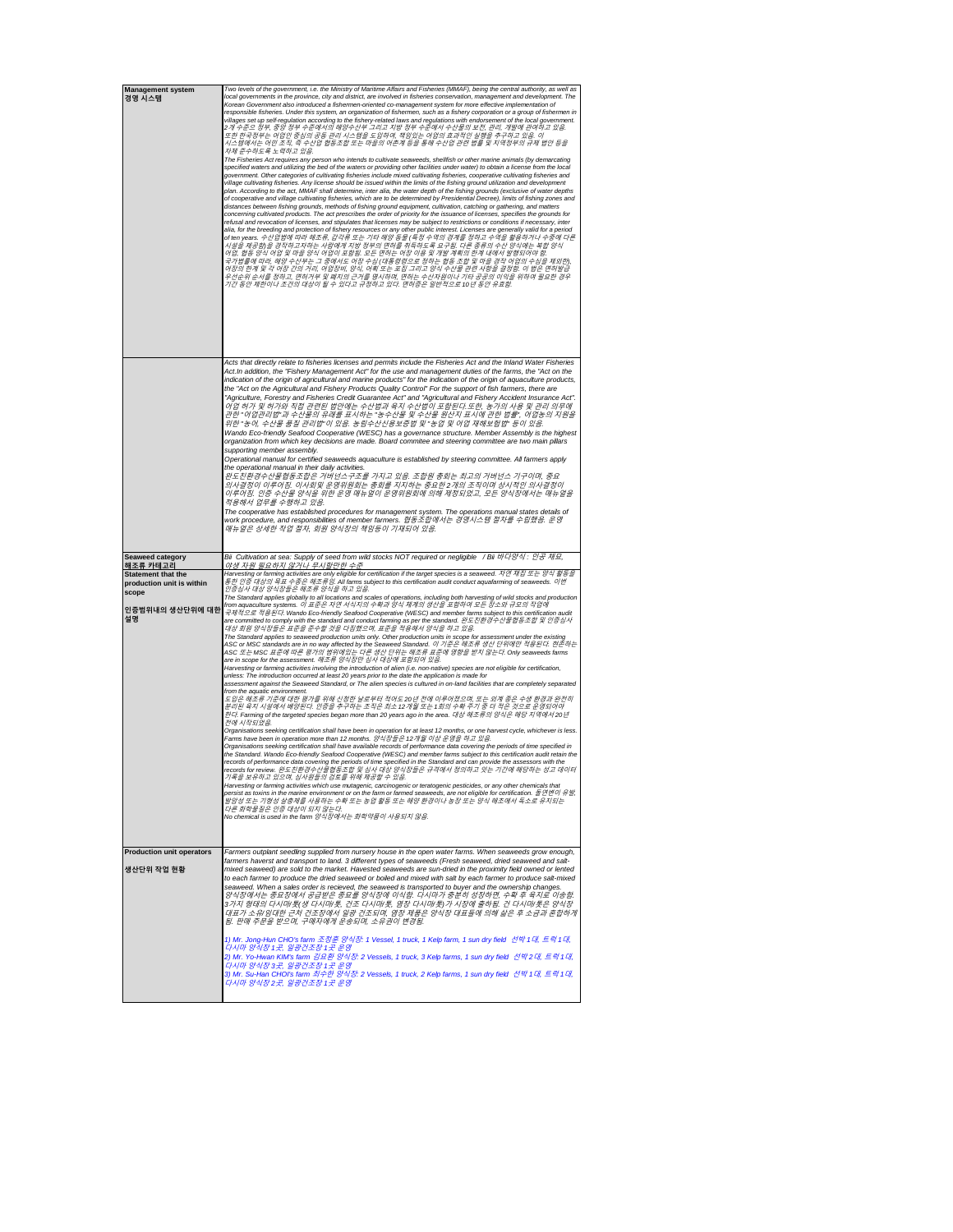| Information to identify<br><b>Micro family business</b><br>소규모 가족 경영 정보                                                                                                                | Recognition of Micro Family business is not applicable.<br>소규모 가족 비즈니스에 해당되지 않음.                                                                                                                                                                                                                                                                                                                                                                                                                                                                                                                                                                                                                                                                                                                                                                                                                                                                                                                                                                                                                                                                                                                                                                                                                                                                                                                                                                                                                                                                                                                                                                                                                                                                                                                                                                      |
|----------------------------------------------------------------------------------------------------------------------------------------------------------------------------------------|-------------------------------------------------------------------------------------------------------------------------------------------------------------------------------------------------------------------------------------------------------------------------------------------------------------------------------------------------------------------------------------------------------------------------------------------------------------------------------------------------------------------------------------------------------------------------------------------------------------------------------------------------------------------------------------------------------------------------------------------------------------------------------------------------------------------------------------------------------------------------------------------------------------------------------------------------------------------------------------------------------------------------------------------------------------------------------------------------------------------------------------------------------------------------------------------------------------------------------------------------------------------------------------------------------------------------------------------------------------------------------------------------------------------------------------------------------------------------------------------------------------------------------------------------------------------------------------------------------------------------------------------------------------------------------------------------------------------------------------------------------------------------------------------------------------------------------------------------------|
| <b>Harvest/production data</b><br>수확 / 생산 데이터                                                                                                                                          | 1) Mr. Jong-Hun CHO's farm 조정훈 양식장 : Kelp 5 tons 다시마 연간 5톤<br>2) Mr. Yo-Hwan KIM's Farm 김요환 양식장 : Kelp 5 tons 다시마 연간 5톤<br>3) Mr. Su-Han CHOli's farm 최수한 양식장 : Kelp 5 tons 다시마 연간 5톤                                                                                                                                                                                                                                                                                                                                                                                                                                                                                                                                                                                                                                                                                                                                                                                                                                                                                                                                                                                                                                                                                                                                                                                                                                                                                                                                                                                                                                                                                                                                                                                                                                                                 |
|                                                                                                                                                                                        |                                                                                                                                                                                                                                                                                                                                                                                                                                                                                                                                                                                                                                                                                                                                                                                                                                                                                                                                                                                                                                                                                                                                                                                                                                                                                                                                                                                                                                                                                                                                                                                                                                                                                                                                                                                                                                                       |
| <b>History of the Production</b><br>unit                                                                                                                                               | Korean total fisheries and aquaculture production reached a peak of 3.1 million tonnes in 1986, declined<br>progressively to less than two million tonnes in 2004 and has only fluctuated slightly since then. Total fish<br>production was 2.1 million tonnes (2015) with aquaculture production accounting for approximately 23 percent of                                                                                                                                                                                                                                                                                                                                                                                                                                                                                                                                                                                                                                                                                                                                                                                                                                                                                                                                                                                                                                                                                                                                                                                                                                                                                                                                                                                                                                                                                                          |
| 생산단위의 역사                                                                                                                                                                               | total production. Aquaculture is an important element in the fisheries sector of the country. In 2015 the total<br>aquaculture production was about 1.6 million tonnes with the farm gate value of USD 2.16 billion. Seaweeds<br>farming production was 1.2 million tonnes in 2015, accounting for 71 percent of the total aquaculture production<br>by quantity and 20 percent in value. (reference: Fishery and Aquaculture Country Profile in FAO website)<br>The first aquaculture of Kelp and Hiziki in Wando began in 1968 and 1980 respectively. (reference: Wando<br>Seaweeds EXPO 2017 website), which is the far more than 20 years ago. The number of farms have increased<br>since then in Wando sea area and seaweeds farming in this area is one of the most popular industries. Not only<br>Kelp and Hiziki which are the target species for the this certification audit but also other seaweed including Sea<br>Mustard, Laver, Enteromorpha, seaweed fulvescens are commonly farmed in the area.<br>The member farmers of Wando Eco-friendly Seafood Cooperative (WESC) began the aquaculture farming from<br>2005 at the earliest.<br>대한민국의 수산 및 양식 생산량은 1986년에 3백10만톤의 정점에 다달았으며, 이후 2004년 2백만톤이하로 점차<br>감소해오고 있으며, 약간의 변동만 있어 왔음, 총 어획량은 2015년 2백10만톤이었으며, 이중 약 23%가 양식<br>생산량이 차지하고 있음. 수산양식은 대한민국의 수산업 분야에서 중요한 요소임. 2015년 총 양식 생산량은 약<br>백 6십만톤, 출하금액 기준 21억 6천만달러였음. 2015년 해조류 양식 생산량은 백2십만톤으로 전체 양식<br>생산량의 71%, 금액기준으로 20%를 차지하고 있음. (참고 자료: Fishery and Aquaculture Country Profile in FAO<br>혹페이지)<br>완도군 지역에서 다시마와 톳의 양식은 1968년과 1980년에 처음 시작되었음. (참고 자료: 완도 해조류 엑스포<br>2017 홈페이지) 이는 20년 훨씬 전임. 완도군 해역에서 이후 양식장의 수는 증가해오고 있으며, 해조류 양식은<br>지역의 가장 흔한 산업의 하나로 자기매김하였음. 해조류 양식은 20년 훨씬 전에 지역에서 시작되었음.<br>완도 지역에서는 이번 인증 심사 대상인 다시마와 톳 뿐아니라 미역, 김, 파래, 매생이 등도 양식되고 있음.<br>완도 친환경 수산물 협동조합 조합원들은 가장 빠른 경우 2005년부터 양식을 시작했음. |
| Other production unit in the<br>area<br>지역의 기타 생산유닛 정보                                                                                                                                 | In wando Sea area, a lot of aquaculture farms are in operation. Main species farmed includes seaweeds such as<br>Kelp and Hiziki Sea Mustard, Laver, Enteromorpha, seaweed fulvescens and abalone.<br>2 organizations in Wando sea area are certified to or in assessment of ASC Abalone farm certification.<br>완도군 주변 해역에는 다시마, 톳, 미역, 김, 파래, 매생이를 비롯한 해조류들과 전복양식장이 다수 존재함.<br>완도군 주변 해역 내에 ASC 전복 양식장 인증을 받았거나. 현재 심사가 진행중인 전복 양식장이 있음.                                                                                                                                                                                                                                                                                                                                                                                                                                                                                                                                                                                                                                                                                                                                                                                                                                                                                                                                                                                                                                                                                                                                                                                                                                                                                                                                                                                                             |
| <b>Main commercial market</b><br>주요한 소비자 마켓                                                                                                                                            | Korean domestic buyers 대한민국 국내 시장                                                                                                                                                                                                                                                                                                                                                                                                                                                                                                                                                                                                                                                                                                                                                                                                                                                                                                                                                                                                                                                                                                                                                                                                                                                                                                                                                                                                                                                                                                                                                                                                                                                                                                                                                                                                                     |
| Any other information the<br><b>CAB wishes to provide</b><br>(including any specific<br>issues within the production<br>unit that need to be<br>highlighted).<br>인증기관이제공하자 하는 추가<br>저보 | N/A<br>해당 없음                                                                                                                                                                                                                                                                                                                                                                                                                                                                                                                                                                                                                                                                                                                                                                                                                                                                                                                                                                                                                                                                                                                                                                                                                                                                                                                                                                                                                                                                                                                                                                                                                                                                                                                                                                                                                                          |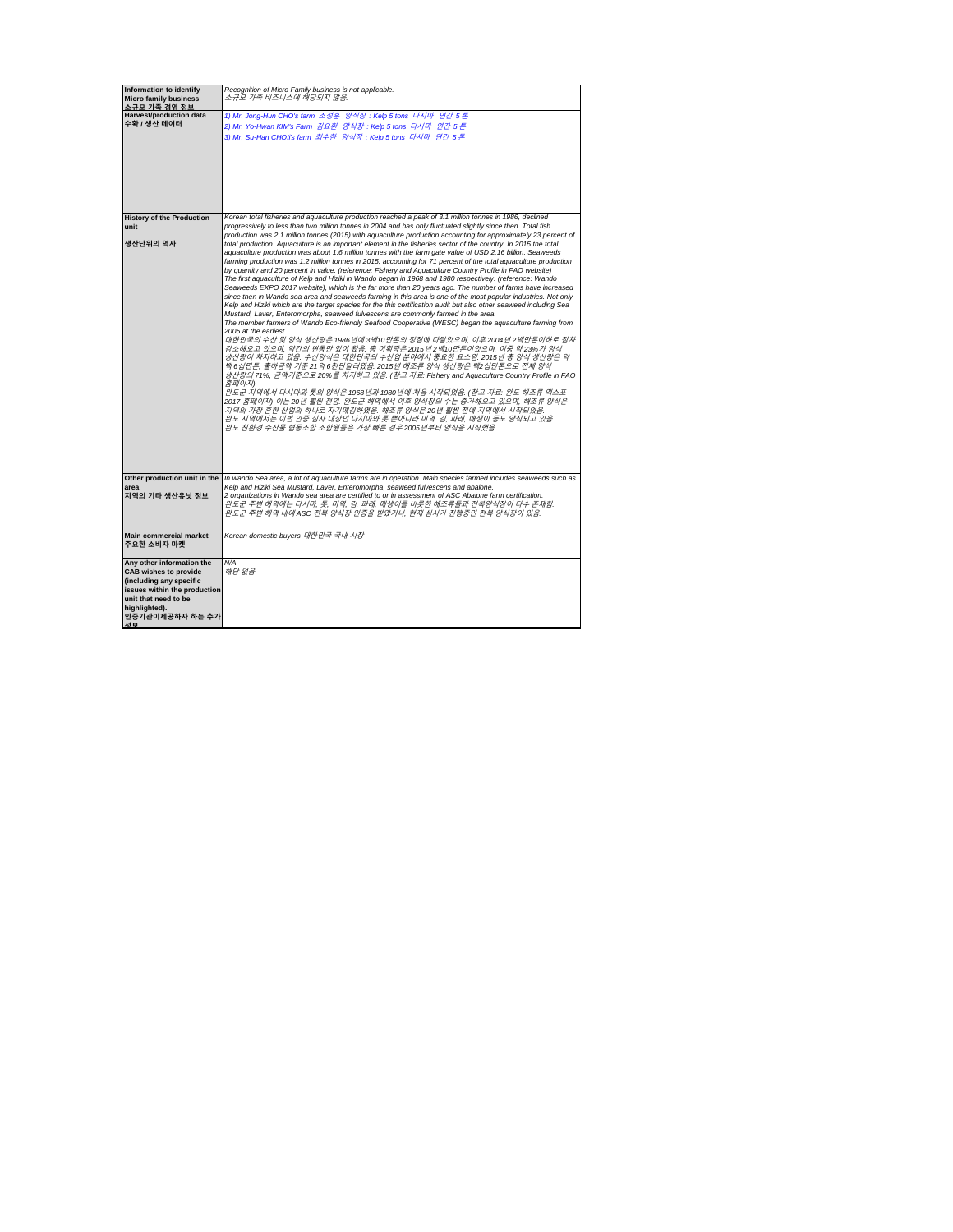# **Audit details 심사 세부사항**

| <b>Conformity Assessment Body</b>    | <b>DNV GL Business Assurance</b>                                                                                                  |  |  |  |  |
|--------------------------------------|-----------------------------------------------------------------------------------------------------------------------------------|--|--|--|--|
| (CAB)<br>인증기관 정보                     | 디엔브이지엘 비즈니스 어슈어런스<br>Name of Assessment Team Leader: Prasad Roy, Puspendra                                                        |  |  |  |  |
|                                      |                                                                                                                                   |  |  |  |  |
|                                      | Name of first point of contact for the assessment (if different to the assessment team leader).                                   |  |  |  |  |
|                                      |                                                                                                                                   |  |  |  |  |
|                                      | msc.fisheries.global@dnvgl.com                                                                                                    |  |  |  |  |
|                                      | Phone Number +91 333 021 7000                                                                                                     |  |  |  |  |
|                                      | Mailing address 18F, Kyobo Bldg, 1, Jongno, Jongro-gu, Seoul, 03154 Republic of Korea<br>대한민국 서울특별시 종로구 종로 1, 교보빌딩 18층 우편번호 03154 |  |  |  |  |
| <b>Client</b><br>고객                  | Name of company<br>Wando Eco-friendly Seafood Cooperative (WESC)] 완도친환경수산물협동조합                                                    |  |  |  |  |
|                                      | Name of first point of contact for the assessment (if different to the assessment team leader).<br>Hyun Kyu Woo 우현규               |  |  |  |  |
|                                      | Position in the client organisation<br>Marketing Director 마케팅 본부장                                                                 |  |  |  |  |
|                                      | Email address: Woohyun1472@hanmail.net                                                                                            |  |  |  |  |
|                                      | Phone Number: +82 61 553 2424                                                                                                     |  |  |  |  |
|                                      | Mailing address: 9, Nonggongdanji 2-gil, Wando-eup, Wando-gun, Jeollanam-do, 59108, Republic of                                   |  |  |  |  |
|                                      | Korea<br>대한민국 전라남도 완도군 완도읍농공단지 2길 9 우편번호 59108                                                                                    |  |  |  |  |
|                                      |                                                                                                                                   |  |  |  |  |
| <b>Type of audit</b><br>┃심사 구분       | Surveillance Audit 사후 심사                                                                                                          |  |  |  |  |
| <b>Estimated length of the audit</b> | A predicted date by which the assessment is expected to be completed and certification awarded if                                 |  |  |  |  |
|                                      |                                                                                                                                   |  |  |  |  |
| and timeline                         | the assessment result is positive. Include projected dates for key reports.                                                       |  |  |  |  |
| 예상되는 심사 기간 및 주요 시간                   |                                                                                                                                   |  |  |  |  |
| l일정                                  | Site visit 현장 방문 : 16~19 June 2022  (2022년 6월 16일 ~ 19일)                                                                          |  |  |  |  |
|                                      | Public comment draft report 심사 보고서 초안 일반 공개 :<br>Final Report 최종보고서 :                                                             |  |  |  |  |
|                                      | Public Certfication Report and Certificate issue                                                                                  |  |  |  |  |
|                                      |                                                                                                                                   |  |  |  |  |
|                                      | The audit team is planning to pay the site visit on 16-19 June 2022<br>심사팀은 2022년 6월 16일~19일까지 현장 방문을 계획하고 있습니다.                  |  |  |  |  |
| <b>Team Leader</b>                   | [Team Leader, Environmental assessor]                                                                                             |  |  |  |  |
| 심사팀장                                 | Roy Puspendra Prasad                                                                                                              |  |  |  |  |
|                                      |                                                                                                                                   |  |  |  |  |
|                                      |                                                                                                                                   |  |  |  |  |
|                                      |                                                                                                                                   |  |  |  |  |
|                                      |                                                                                                                                   |  |  |  |  |
|                                      |                                                                                                                                   |  |  |  |  |
|                                      |                                                                                                                                   |  |  |  |  |
|                                      |                                                                                                                                   |  |  |  |  |
|                                      |                                                                                                                                   |  |  |  |  |
|                                      |                                                                                                                                   |  |  |  |  |
|                                      |                                                                                                                                   |  |  |  |  |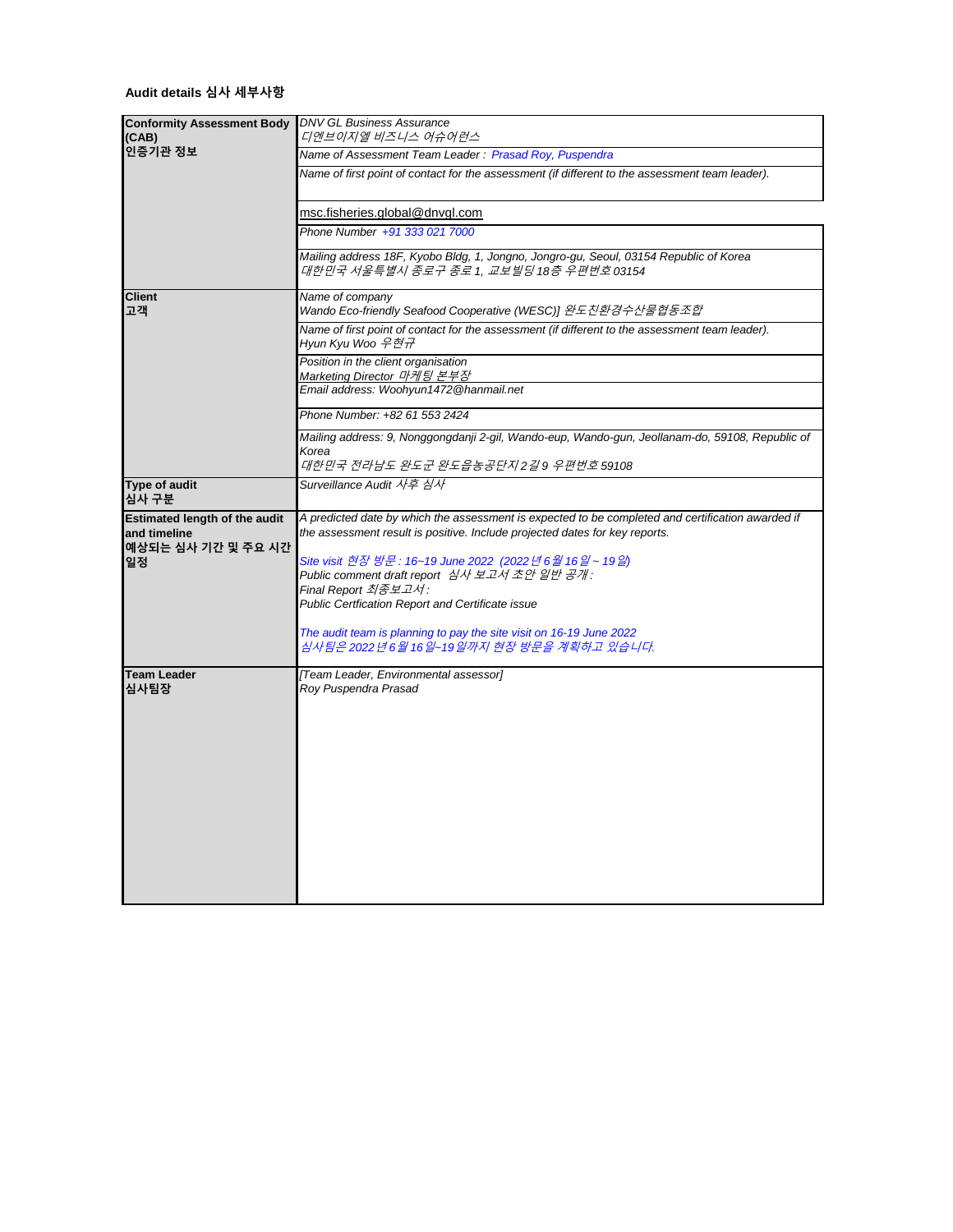| <b>Proposed assessors</b><br>심사원                                                                                                                     | Roy Puspendra Prasad-Team leader and environment auditor                                                                                                                                                                                                                                                                                                                                                                                                                                                                                                                                                                                                                                                                                                                                                                                                                                                                                                                                                                                                                                                                                   |
|------------------------------------------------------------------------------------------------------------------------------------------------------|--------------------------------------------------------------------------------------------------------------------------------------------------------------------------------------------------------------------------------------------------------------------------------------------------------------------------------------------------------------------------------------------------------------------------------------------------------------------------------------------------------------------------------------------------------------------------------------------------------------------------------------------------------------------------------------------------------------------------------------------------------------------------------------------------------------------------------------------------------------------------------------------------------------------------------------------------------------------------------------------------------------------------------------------------------------------------------------------------------------------------------------------|
|                                                                                                                                                      |                                                                                                                                                                                                                                                                                                                                                                                                                                                                                                                                                                                                                                                                                                                                                                                                                                                                                                                                                                                                                                                                                                                                            |
| <b>Site visit Date</b>                                                                                                                               | 16-19 June 2022 (2022년 6월 16일 - 19일)                                                                                                                                                                                                                                                                                                                                                                                                                                                                                                                                                                                                                                                                                                                                                                                                                                                                                                                                                                                                                                                                                                       |
| 현장 방문 일정                                                                                                                                             |                                                                                                                                                                                                                                                                                                                                                                                                                                                                                                                                                                                                                                                                                                                                                                                                                                                                                                                                                                                                                                                                                                                                            |
|                                                                                                                                                      |                                                                                                                                                                                                                                                                                                                                                                                                                                                                                                                                                                                                                                                                                                                                                                                                                                                                                                                                                                                                                                                                                                                                            |
|                                                                                                                                                      | Headquarter                                                                                                                                                                                                                                                                                                                                                                                                                                                                                                                                                                                                                                                                                                                                                                                                                                                                                                                                                                                                                                                                                                                                |
| 한장 방문 일자 및 위치                                                                                                                                        | Wando Eco-friendly Seafood Cooperative (WESC), 34.339423, 126.732481, 9, Nonggongdanji 2-gil, Wando-eup, Wando-gun,<br>Jeollanam-do, Republic of Korea 완도친환경수산물협동조합: 대한민국 전라남도 완도군 완도읍 농공단지 2길, 9<br>Farms and primary processing place (Farm doesn't have address, only GPS Coordinates)<br>양식장과 가공장 (농장은 주소가 없어 GPS 좌표 제공)<br>1) Mr. Jong-Hun CHO's Farm (34°18'15"N 126°53'12"E / 34°18'27"N 126°53'14"E) / Processing place (975, Sinji-ro, Sinji-myeon,<br>Wando-gun, Jeollanam-do, Republic of Korea) 조정훈 양식장 (34°18'15"N 126°53'12"E / 34°18'27"N 126°53'14"E) / 가공장<br>(대한민국 전라남도 완도군 신지면 신지로 975, 34°19'22.7"N 126°51'56.2"E)<br>2) Mr. Yo-Hwan KIM's Farm (39-1, Yongchul-gil, Saengil-myeon, Wando-gun, Jeollanam-do, Republic of Korea) 김요환 양식장<br>(대한민국 전라남도 완도군 생일면 용출길 39-1, 34°18'41.8"N 126°59'12.6"E)<br>3) Mr. Su-Han CHOI's Farm (34°19'13"N 126°57'11"E / 34°18'29"N 126°57'28"E) / Processing place (15-2, Geumgok 1-gil,<br>Saengil-myeon, Wando-gun, Jeollanam-do, Republic of Korea) 최수한 양식장 (34°19'13"N 126°57'11"E / 34°18'29"N<br>126°57'28"E) / 가공장 (대한민국 전라남도 완도군 생일면 금곡1길 15-2, 34°20'04.0"N 126°59'51.1"E) |
| <b>Stakeholders</b>                                                                                                                                  | Neighbor village people 양식장 주변 마을 주민                                                                                                                                                                                                                                                                                                                                                                                                                                                                                                                                                                                                                                                                                                                                                                                                                                                                                                                                                                                                                                                                                                       |
|                                                                                                                                                      | Local government 지방 정부                                                                                                                                                                                                                                                                                                                                                                                                                                                                                                                                                                                                                                                                                                                                                                                                                                                                                                                                                                                                                                                                                                                     |
|                                                                                                                                                      | Local community 지역 사회                                                                                                                                                                                                                                                                                                                                                                                                                                                                                                                                                                                                                                                                                                                                                                                                                                                                                                                                                                                                                                                                                                                      |
|                                                                                                                                                      | Researchers / Academia 연구소/학계                                                                                                                                                                                                                                                                                                                                                                                                                                                                                                                                                                                                                                                                                                                                                                                                                                                                                                                                                                                                                                                                                                              |
|                                                                                                                                                      | Client 고객                                                                                                                                                                                                                                                                                                                                                                                                                                                                                                                                                                                                                                                                                                                                                                                                                                                                                                                                                                                                                                                                                                                                  |
| 이해관계자                                                                                                                                                |                                                                                                                                                                                                                                                                                                                                                                                                                                                                                                                                                                                                                                                                                                                                                                                                                                                                                                                                                                                                                                                                                                                                            |
| <b>리스크베이스 프레임워크</b>                                                                                                                                  | RBF will not be used. 적용제외                                                                                                                                                                                                                                                                                                                                                                                                                                                                                                                                                                                                                                                                                                                                                                                                                                                                                                                                                                                                                                                                                                                 |
|                                                                                                                                                      | NA 해당없음                                                                                                                                                                                                                                                                                                                                                                                                                                                                                                                                                                                                                                                                                                                                                                                                                                                                                                                                                                                                                                                                                                                                    |
|                                                                                                                                                      |                                                                                                                                                                                                                                                                                                                                                                                                                                                                                                                                                                                                                                                                                                                                                                                                                                                                                                                                                                                                                                                                                                                                            |
| Location and date of site visit<br><b>Risk Based Framework</b><br><b>RBF</b> meeting<br>RBF 회의<br>PI that RBF is to be applied to<br>RBF 적용 성과 지표 현황 | NA 해당없음                                                                                                                                                                                                                                                                                                                                                                                                                                                                                                                                                                                                                                                                                                                                                                                                                                                                                                                                                                                                                                                                                                                                    |
| Justification for use                                                                                                                                | NA 해당없음                                                                                                                                                                                                                                                                                                                                                                                                                                                                                                                                                                                                                                                                                                                                                                                                                                                                                                                                                                                                                                                                                                                                    |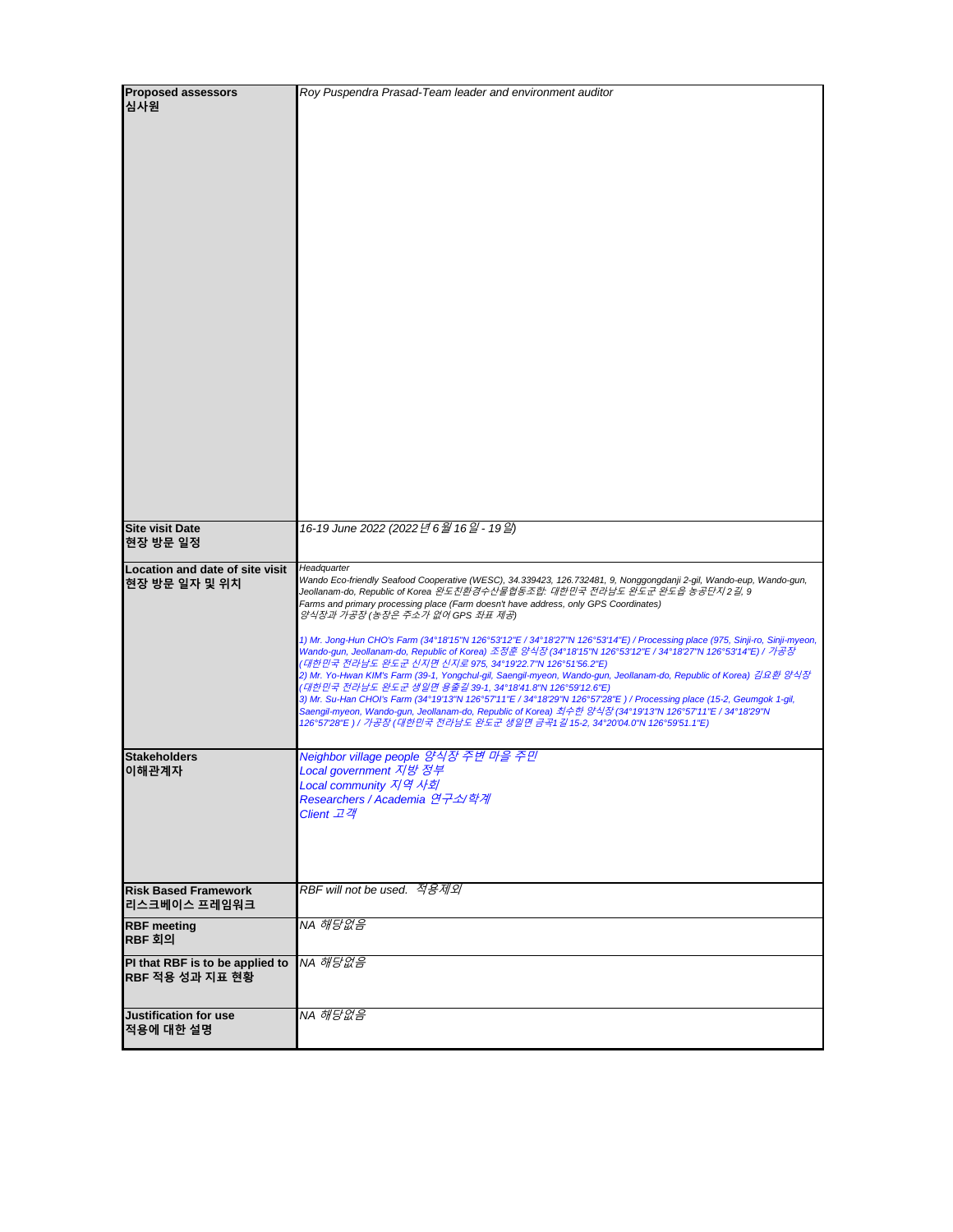#### **Invitation for stakeholders**

### **이해관계자 의견수렴**

*"A key purpose of the site visit is to collect information and speak to stakeholders with an interest in the production unit. For those parts of the assessment involving the Risk-Based Framework (RBF) we will be using a stakeholder-driven, qualitative and semi-quantitative analysis during the site visit. To achieve a robust outcome from this consultative approach, we rely heavily on participation of a broad range of stakeholders with a balance of knowledge of the production unit. We encourage any stakeholders with experience or knowledge of the production unit to participate in these meetings."* 현장 방문의 주요 목적은 생산 단위에 대한 관심으로 정보를 수집하고 이해관계자와 대화하는 것이다*. RBF(Risk-Based Framework)*와 관련된 평가 부분의 경우*,* 현장 방문 동안 이해관계자 중심*,* 정성 및 반정량 분석을 사용할 것이다*.* 이 컨설팅 접근법의 강력한 결과를 얻기 위해*,* 우리는 생산 단위에 대한 지식의 균형을 가지고 광범위한 이해당사자들의 참여에 크게 의존한다*.* 생산단위에 대한 경험이나 지식을 가진 이해당사자들이 이 회의에 참여할 수 있도록 장려한다*."*

**Stakeholders that do not wish or are not able to be interviewed at the site visit may send written information to the team. [CAR, 17.6.6.1]**

**현장 방문 시 인터뷰를 원하지 않거나 참석이 불가능한 이해관계자는 심사팀에 서면을 발송할 수 있다. [CAR, 17.6.6.1]**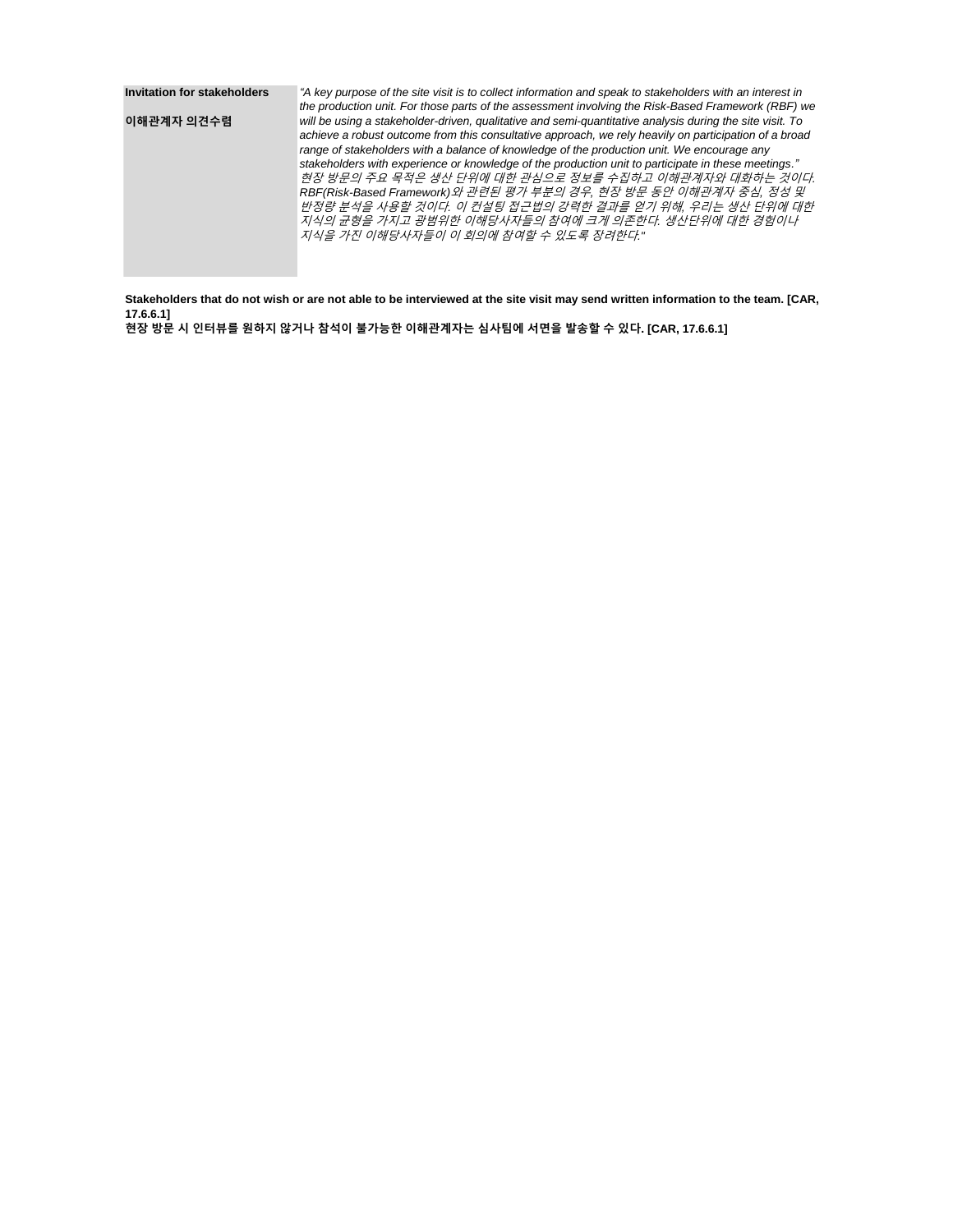| Identify if the following risks are currently or<br>potentially applicable 현재 또는 잠재적인 리스크에 if present. 현존하는<br>대한 확인                                                                                                                                                                                                                                                                                                                 | 리스크요인에 대한 설명                                                                                                                                              | Description of risk factor Describe any traceability, segregation, or<br>other systems in place to manage the risk.<br>이 리스크를 관리하기 위한 추적성, 분리 또는<br>기타 시스템에 대한 설명                                                                                                                                                                                                                                           |
|--------------------------------------------------------------------------------------------------------------------------------------------------------------------------------------------------------------------------------------------------------------------------------------------------------------------------------------------------------------------------------------------------------------------------------------|-----------------------------------------------------------------------------------------------------------------------------------------------------------|-------------------------------------------------------------------------------------------------------------------------------------------------------------------------------------------------------------------------------------------------------------------------------------------------------------------------------------------------------------------------------------------------------------|
| a. The possibility of mixing or substitution of certified 3 farmers are included in<br>and non-certified product, including product of the<br>same or similar appearance or species, produced<br>within the same UoA.<br>동일한 UoA 내에서 생산된 동일하거나 외관이<br>비슷한 종 또는 수산물을 포함하여, 인증품과<br>비인증품이 혼합 또는 대체 가능성                                                                                                                                 | the UoA. NO non-certified<br>farmers within same UoA<br><b>UoA 내에는 3개</b><br>양식장만이 포함됨.<br>UoA내에 비인증 양식장은<br>포함되어 있지 않음                                   | Only certified algae is to be produced within<br>the UoA.<br>UoA 내에서는 인증 해조류만 생산됨                                                                                                                                                                                                                                                                                                                           |
| b. The possibility of mixing or substitution of certified There is no risk of mixing<br>and non-certified product, type of<br>production/harvest, including product of the same or certified product during<br>similar appearance or species, present during<br>production, harvest, transport, storage, or<br>processing activities.<br>양식, 수확, 운송, 저장 또는 가공 활동 과정 중에서<br>동일한 또는 비슷한 외관의 제품 또는 종을 포함하여,<br>인증 품과 비인증품이 혼합 또는 대체 가능성 | of certified and non-<br>transport, or primary<br>processing activities (sun-<br>drying or mix with salt).<br>양식, 생산, 운송, 저장 및<br>가공 활동 과정 중에<br>리스크가 없음. | The farmers are to produce only certified<br>seaweed at their own farms and drying and<br>mixing with salt seaweed at their own area on<br>during production, harvest, lland. The sold seaweed are directly picked up<br>at the farmers' facility and transported to<br>buyers.<br>양식장대표들은 본인의 양식장에서 인증<br>해조류만 생산하고, 육상의 본인 소유 장소에서<br>건조 및/또는 염장 작업을 실시함. 판매된<br>인증품과 비인증 품의 혼합 해조류는 해당 장소에서 구매자 장소로 운송됨. |
| c. The possibility of subcontractors being used to<br>handle, transport, store, or process certified<br>products. 인증품을 취급, 운송, 저장 또는 가공하는<br>과정에서 하청업체 사용 가능성                                                                                                                                                                                                                                                                        | No risk identified using<br>subcontractors during<br>handle, transport, store<br>and processing.<br>제품 취급, 운송, 보관 및<br>가공 과정에서 하청업체<br>사용에 따른 리스크는 없음     | Subcontractor is not used to handle, transport,<br>store or primary process certified products.<br>인증품을 취급, 운송, 저장 또는 1차 가공시에<br>하청업체를 사용하지 않음.                                                                                                                                                                                                                                                             |
| d. Any other opportunities where certified product<br>could potentially be mixed, substituted, or<br>mislabelled with non-certified product before the<br>point where product enters the Chain of Custody.<br>인증 제품이 비인증품과 COC 추적성 관리 포인트에<br>진입하기 전에 혼합, 대체 또는 잘못 라벨링될 가능성                                                                                                                                                          | No other risk identified.                                                                                                                                 | The certified product is transported and<br>delivered by famers when purchase order is<br>received.<br>양식장 대표들이 주문을 받게 되면 인증품을<br>직접 운송하여 배달함.                                                                                                                                                                                                                                                              |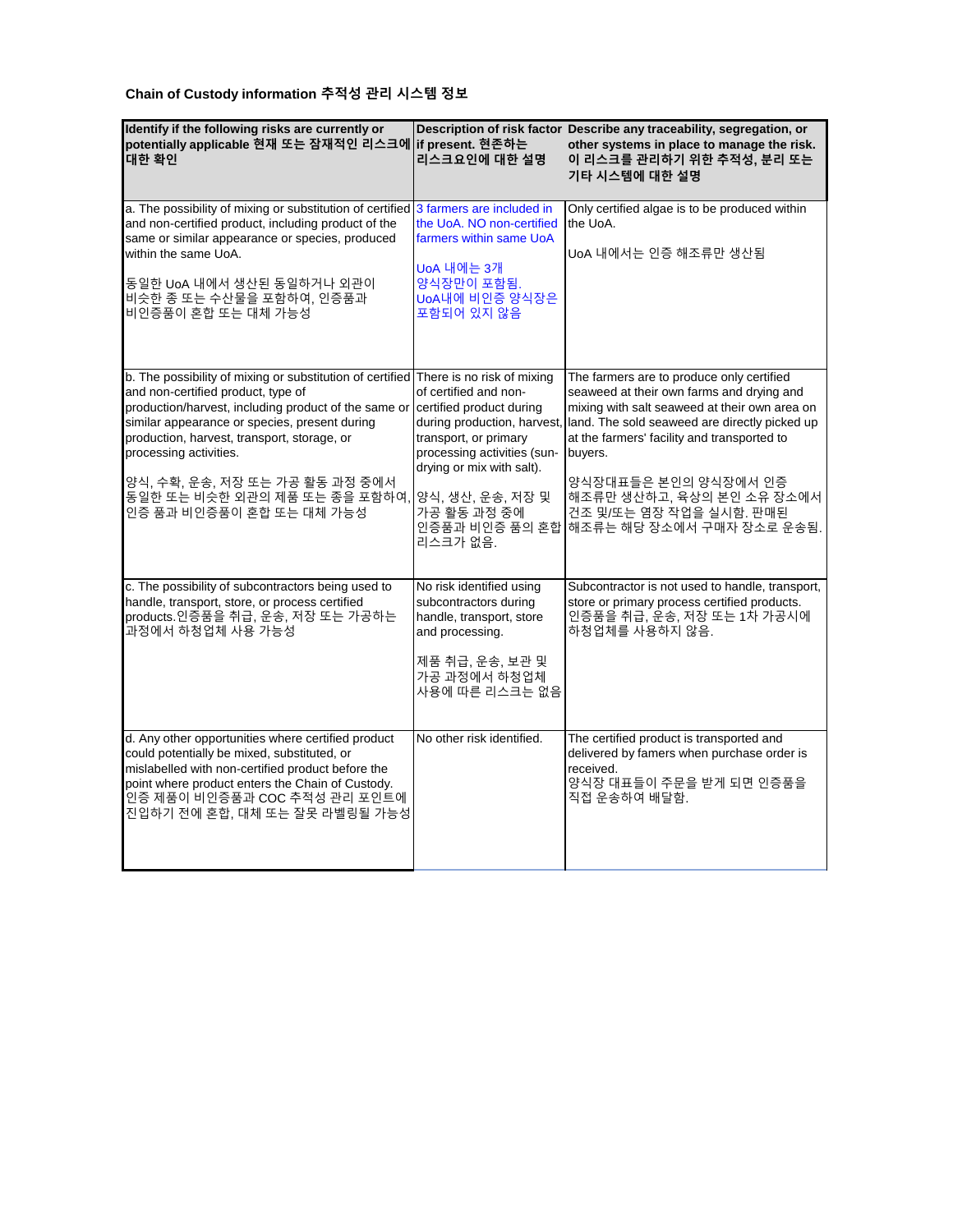## **Attach full CVs of assessment team**

Name: Roy Puspendra Prasad

Manager: Speciality services, DNV India, Date of birth: 25.03.1969

Lead auditor for ASC Farm,MSC\_ASC COC, BRC-Food, FSSC22000, ISO 9001:2015, ISO 14001:2015,HACCP, FOS Wild an Education: Masters Degree in Fisheries Science from Fisheries college & Reserch Institute, Tamil Nadu University of Veterinary and Animal sciences, Tuticorin, Tamil Nadu India, 1993: 9.2 OGP in 10.

First class with distinction.

Bachelor degree in Fisheries science (4 years degree course after intermediate) from Rajendra Agri. Univ. PUSA, Bihar, India, 1990. 8.4 OGP in 10: First class.

Summary of Professional Experience:Total 13 years of work experinece in Seafood indstry out of which 3 and half year experience in aquaculture and 11 and half year in seafood processing accross Indian west and east coast in Hindustan Unilever Ltd. company.

1. Joined Hindustan Unilever Ltd, Marine Exports (Seafood Division) in February 1994.Worked as 'Aquaculture In charge' in Shrimp farm/American Channel catfish (Ictalurus punctatus).farm from February 1994 to Sept 1997 (Three and half years).Worked in the integrated farming Also worked in the shrimp/prawn feed manufacturing factory and responsible for

quality maintenance of the feed. Worked as 'Technical advisor' for shrimp farmers of across eastern coast of India for Imparting training on Shrimp culture methodology and aquaculture.

Developed vendors for raw materials including packaging materials.2. Worked as 'Senior Production Officer' at Seafood division of Hindustan Unilever Ltd. Posted

at various states of India in various seafood factories, producing Raw /Cooked frozen sea foods products and Surimi/Surimi Analog products.(Oct1997 to Nov.2003,6 years). Responsible for production of various sea foods as per customers and importing countries requirements across

the globe (European Union/USA, Japan, South East countries and African countries).Responsible for product development for seafoods. Responsible for Development implementing & maintaining Quality Management Systems as per the requirements of ISO 9001-2000, BRC Global Standard, GMP, GHP HACCP, system, Maintaining quality standards for incoming materials, ensuring stringent adherence to quality standards, norms & practices, identifying gaps and taking corrective action. Conducting daily raw material, in-process, finished products and preshipment (pre release) analysis to ensure the quality of the material being processed and packed are export worthy & meeting the international quality standard requirements,

3. Worked as 'QA in charge' at Seafood division of Hindustan Unilever Ltd. Posted at various states of India's both on eastern and western coast in various seafood factories, producing Raw /Cooked frozen sea foods products and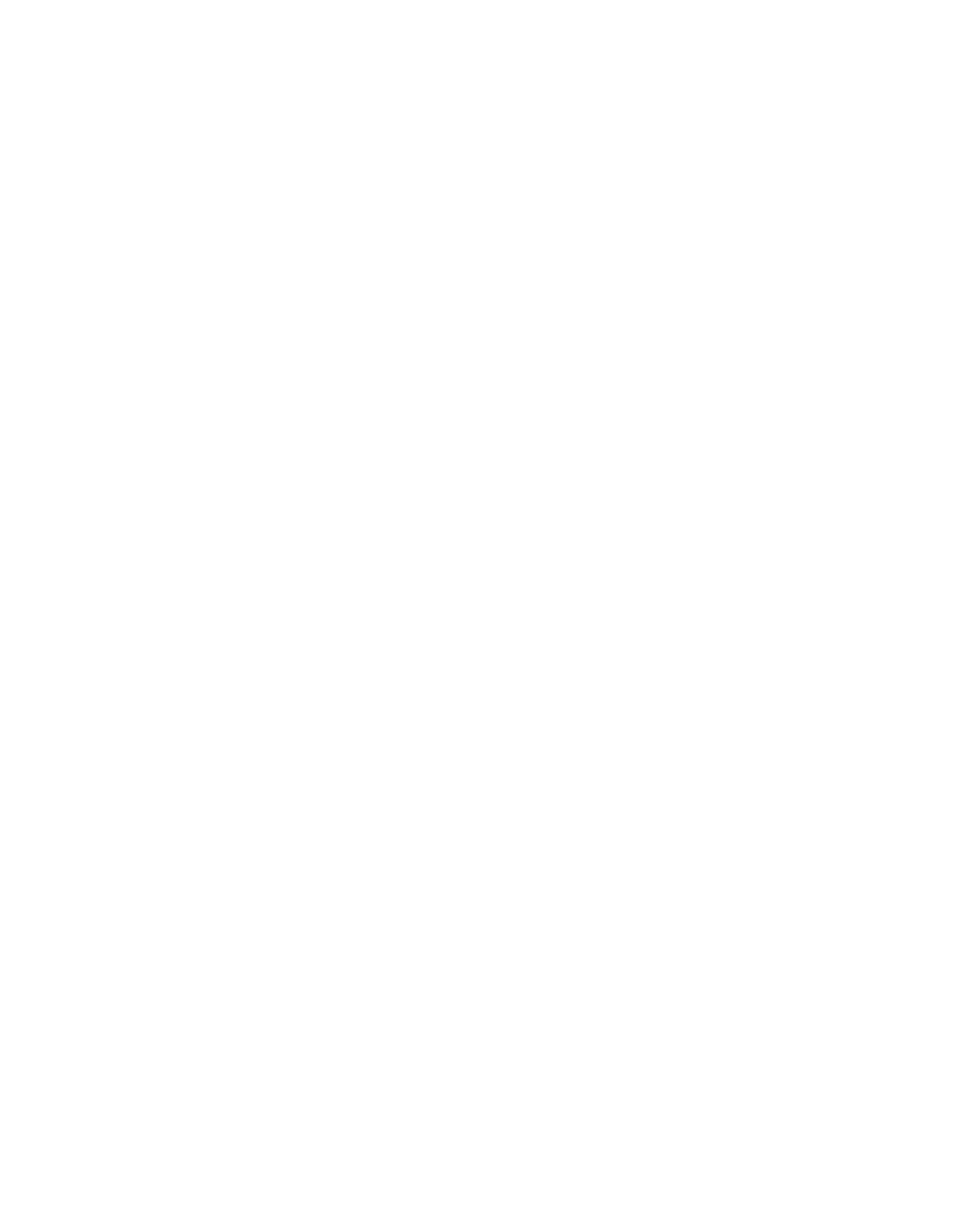ś  $\frac{p}{\frac{1}{n}} = \frac{1}{n} \left[ \frac{1}{n} \right] \frac{1}{n} = \frac{1}{n}$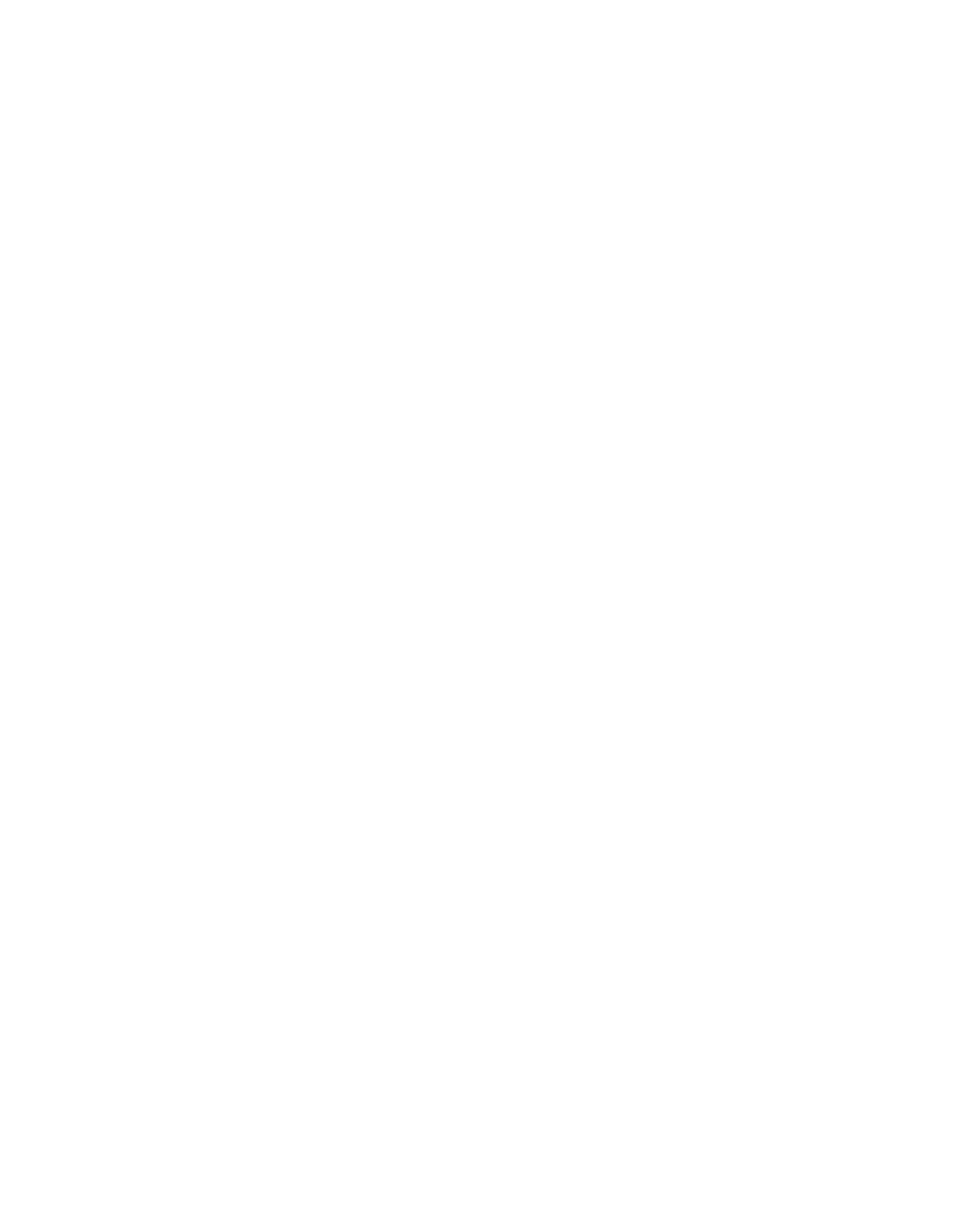|                                          | Seung Hyun Kwak |
|------------------------------------------|-----------------|
| <b>GHG Services and Auditing</b>         |                 |
| Verification of Sustainability Reporting |                 |
| <b>GHG Auditor Course</b>                |                 |
| <b>CDM Validator Course</b>              |                 |
| OHSAS 18001 Lead Auditor Course          |                 |
| ISO 14001 Lead Auditor Course            |                 |
|                                          |                 |

<u> 1989 - Johann Barn, amerikan personal (h. 1989)</u>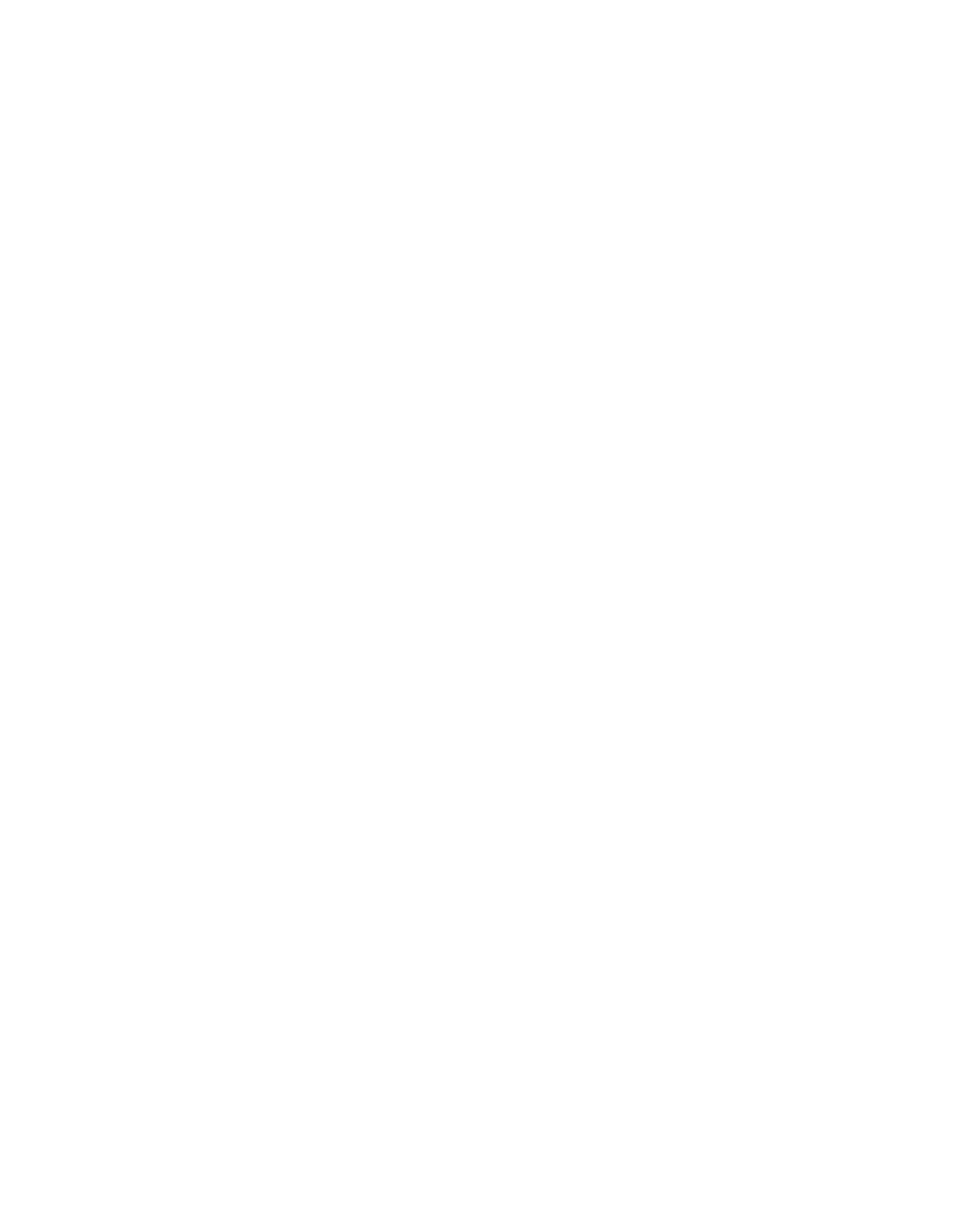